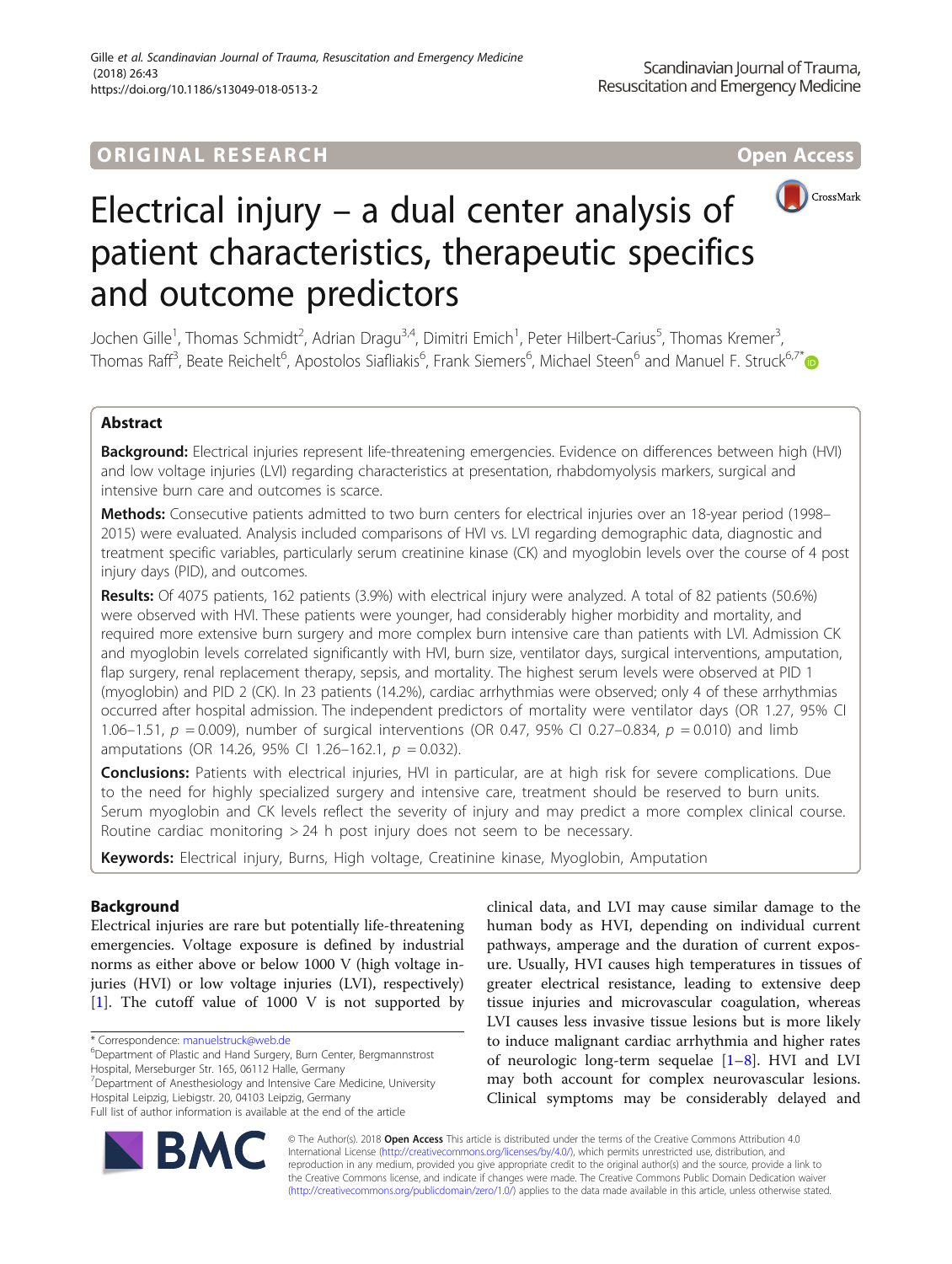often require repetitive surgery. Additionally, extensive muscular necrosis and rhabdomyolysis may lead to acute kidney injury (AKI), coagulation disorders, compartment syndrome and amputation  $[1-3]$  $[1-3]$  $[1-3]$ . The goal of this study was to explore differences in prehospital care, admission characteristics, burn intensive care, surgery and outcomes in patients requiring admission to a burn intensive care unit (BICU) after HVI and LVI.

## Methods

After approval of the local ethics committees, the databases of two neighboring burn centers in Central Germany were reviewed in order to identify patients who were admitted to the BICU for the treatment of electrical injuries between 01/1998 and 12/2015. Electrical injuries were defined as direct electrical injuries, electric arc burns and concomitant burns due to HVI or LVI. Both centers were comparable regarding infrastructure, staff and adherence to national recommendations. The catchment areas of both centers are coordinated by the regional emergency dispatching services and by the national burn depository of the fire dispatching center of the City of Hamburg. The distance of the two burn centers is 40 km and together, they have a catchment area of 3 federal states involving approximately 8.5 million inhabitants. The burn center in Leipzig provides six BICU beds and six intermediate care beds whereas the burn center in Halle provides eight BICU beds.

#### General management

Patients were admitted to the burn resuscitation room from the trauma scene or were secondarily transferred from other hospitals. The indications for BICU admission comprised surgical burn wound management, potential risk for rhabdomyolysis and cardiac arrhythmia. Emergency measures included tracheal intubation in case of progressive airway edema or respiratory insufficiency, central venous and arterial access, urinary catheterization, electrocardiography and cardiac monitoring. If HVI compromised limb circulation, pulse oximetry was routinely applied to detect peripheral perfusion deficits. In cases of progressive edema and compartment syndrome, decompression escharotomy or fasciotomy was performed immediately. Fluid resuscitation was initiated using lactated or acetated Ringer's solution according to Parkland formulas and target urinary outputs of 0.5 ml/kg/h. A more aggressive approach (estimating a urinary output of 2 ml/kg/h) was performed in the presence of relevant myoglobinemia (serum myoglobin level > 1000 μg/l). Application of diuretics was avoided within the first 24 h. Pharmacological strategies, such as application of mannitol or alkalization by adding sodium bicarbonate to the intravenous solution, were not performed routinely but were considered in cases with severe rhabdomyolysis (serum myoglobin > 3000 μg/l). Renal replacement therapy (RRT) was initiated only in

manifest AKI using continuous veno-venous hemodiafiltration (CVVHDF) or continuous veno-venous hemodialysis (CVVHD). Additional vasopressors were used in order to maintain mean arterial blood pressures > 70 mmHg to provide tissue oxygenation and avoid extensive fluid creep. Necrosectomy and split thickness skin grafting were performed within 72 h after admission, depending on the patient's individual condition. Limb amputation and microvascular tissue transplantation were performed in extensive muscle necrosis according to the treatment protocols of the burn centers.

#### **Statistics**

Data are presented as the mean ± standard deviation and counts (percentage). Statistical comparisons between survivors and non-survivors were performed using the χ2 test for qualitative data and Student's t test or Mann-Whitney U-test for quantitative data. The alpha level of significance (p) was set at 0.05. All tests were two-tailed. Univariate analysis was performed to identify possible predictors of mortality. Variables tested included demographic data, burned total body surface area (TBSA), emergency airway management, cardiac arrhythmia electrocardiography and time, admission temperature, serum myoglobin, creatine kinase (CK) and troponin levels over the course of four PID, intensive care, surgical procedures and outcomes. Logistic regression analysis was performed to identify independent predictors of mortality. Data were obtained from paper-based and electronic charts.

## Results

During the study period, 4075 patients were admitted to the two BICUs; 162 (3.9%) of these patients met the inclusion criteria and thus were subject of the study (Fig. [1\)](#page-2-0). Of the 162 patients, 11 patients (6.8%) were aged below 18 years (range 12–17 years). HVI was present in 82 patients (50.6%) (Tables [1](#page-2-0), [2](#page-3-0) and [3](#page-3-0)). Most patients were male (94.4%), and the mean age was 37.7 ± 15.5 years (Table [1](#page-2-0)). Emergency tracheal intubation was required in 74 patients (45.6%) (Table [2\)](#page-3-0). The need for tracheal intubation was significantly associated with mortality ( $p < 0.001$ ). Cardiac arrhythmia was observed in 23 patients (14.2%), including seven patients who required cardiopulmonary resuscitation (CPR) at the scene of whom five survived until BICU discharge to rehabilitation (Table [1\)](#page-2-0). Four patients (2.5%) presented cardiac arrhythmias after hospital admission. All arrhythmias were self-limiting without compromising the patient. In one patient, arrhythmia attributable to the electric injury was observed > 24 h after admission. HVI patients required significantly more extensive burn intensive care and surgery than LVI patients (Table [2](#page-3-0)).

Admission serum myoglobin and CK levels were significantly associated with HVI, TBSA, BICU length of stay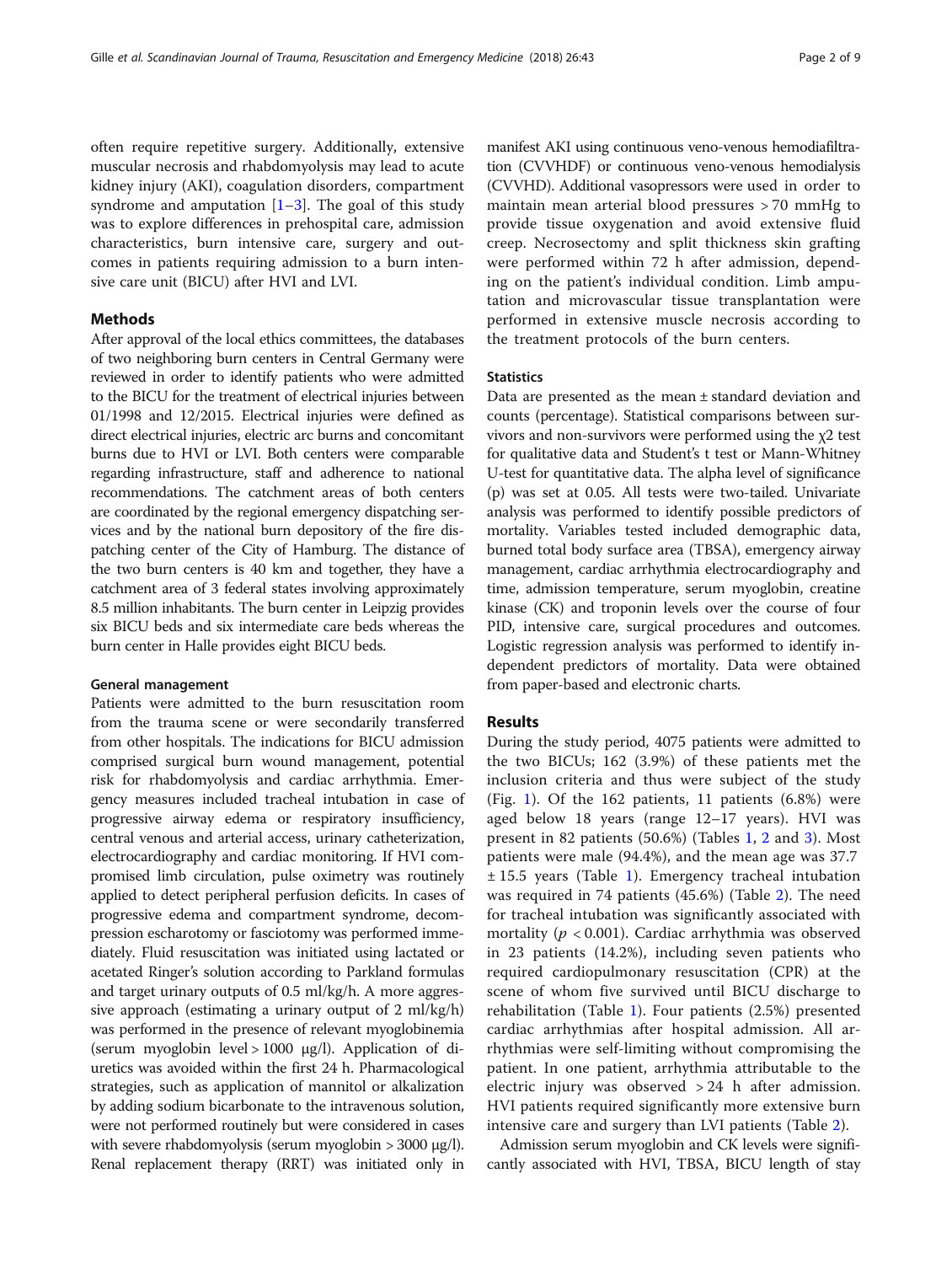<span id="page-2-0"></span>

Table 1 Demography, clinical presentation, cardiac arrhythmia and trauma context of patients with electric injury

|                                      | Total ( $n = 162$ ) | $>$ = 1000 V (n = 82) | $<$ 1000 V ( $n = 80$ ) | $p$ value |
|--------------------------------------|---------------------|-----------------------|-------------------------|-----------|
| Age, years; mean (SD)                | 37.74 (15.52)       | 32.76 (15.19)         | 42.85 (14.21)           | < 0.001   |
| Male; n (%)                          | 153 (94.4)          | 77 (93.9)             | 76 (95.0)               | 0.760     |
| Clinical presentation                |                     |                       |                         |           |
| % TBSA burned; mean (SD)             | 16.0 (18.77)        | 25.93 (21.34)         | 5.85 (6.67)             | < 0.001   |
| ABSI; mean (SD)                      | 5.21(2.29)          | 6.32(2.44)            | 4.08 (1.40)             | < 0.001   |
| Inhalation injury; n (%)             | 13(8.0)             | 10(12.2)              | 3(3.8)                  | 0.048     |
| Admission temperature, °C; mean (SD) | 35.67 (1.32)        | 35.17 (1.59)          | 36.18 (.67)             | < 0.001   |
| Cardiac arrhythmia                   |                     |                       |                         | 0.209     |
| On scene; n (%)                      | 18(11.1)            | 11(13.4)              | 7(8.8)                  |           |
| EMS transport; n (%)                 | 1(.6)               | 0(0.0)                | 1(1.3)                  |           |
| BICU < 24 h; n $(\% )$               | 3(1.9)              | 0(0.0)                | 3(3.8)                  |           |
| BICU > 24 h; n (%)                   | 1(.6)               | 1(1.2)                | 0(0.0)                  |           |
|                                      |                     |                       |                         | 0.124     |
| Extrasystole/ST/AF; n (%)            | 9(5.6)              | 2(2.4)                | 7(8.8)                  |           |
| $VT/VF; n$ (%)                       | 3(1.9)              | 2(2.4)                | 1(1.3)                  |           |
| Asystole/PEA; n (%)                  | 4(2.5)              | 4(4.9)                | 0(0.0)                  |           |
| Trauma context; n (%)                |                     |                       |                         | 0.002     |
| Work                                 | 105 (64.8)          | 43 (52.4)             | 62 (77.5)               |           |
| Non-work                             | 48 (29.6)           | 31(24.3)              | 17(23.7)                |           |
| Suicide attempt                      | 9(5.6)              | 8(9.8)                | 1(1.3)                  |           |

SD standard deviation, TBSA total body surface area, ABSI abbreviated burn severity index, EMS emergency medical service, BICU burn intensive care unit, ST/AF sinus tachycardia/atrial fibrillation, VT/VF ventricular tachycardia/ventricular fibrillation, PEA pulseless electric activity italicized  $p$  values indicate statistical significance ( $p < 0.05$ )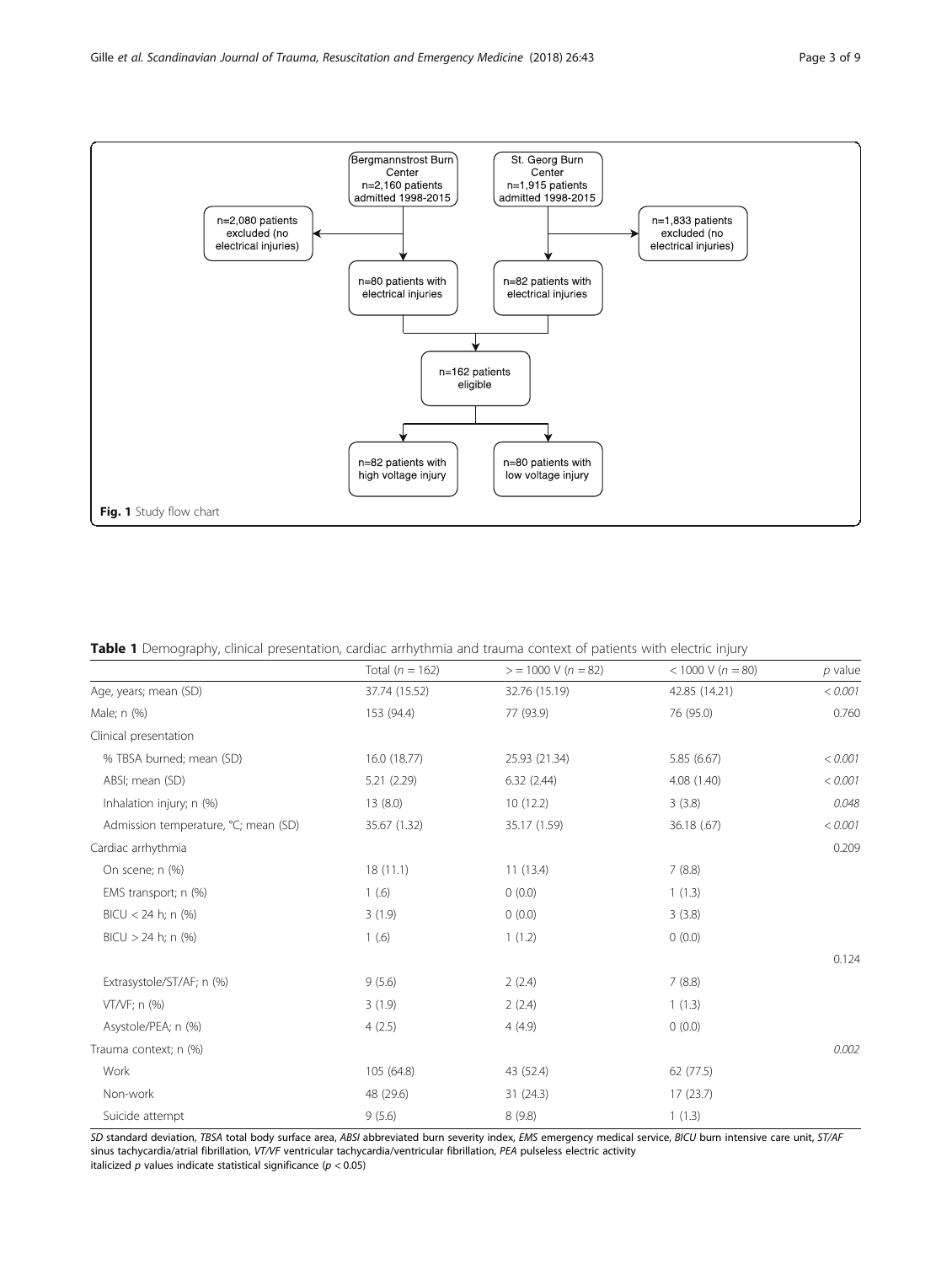|                                    | Total $(n = 162)$ | $>$ = 1000 V (n = 82) | $<$ 1000 V ( $n = 80$ ) | $p$ value |
|------------------------------------|-------------------|-----------------------|-------------------------|-----------|
| Emergency tracheal Intubation      |                   |                       |                         | < 0.001   |
| On scene EMS; n (%)                | 60 (37.0)         | 53 (64.6)             | 7(8.8)                  |           |
| Resuscitation room; n (%)          | 14(8.6)           | 8(9.8)                | 6(7.5)                  |           |
| Surgery                            |                   |                       |                         |           |
| Interventions; mean (SD)           | 2.77(3.28)        | 4.07(3.70)            | 1.44(2.10)              | < 0.001   |
| Fasciotomy; n (%)                  | 29 (17.9)         | 27 (32.9)             | 2(2.5)                  | < 0.001   |
| Split thickness skin graft; n (%)  | 116 (71.6)        | 71 (86.6)             | 45 (56.3)               | < 0.001   |
| Flap surgery; n (%)                | 24 (14.8)         | 18 (22.0)             | 6(7.5)                  | 0.010     |
| Minor limb amputation; n (%)       | 23 (14.2)         | 21(25.6)              | 2(2.5)                  | < 0.001   |
| Major limb amputation; n (%)       | 2(1.2)            | 2(2.4)                | 0(0.0)                  |           |
| Decompression laparotomy; n (%)    | 5(3.1)            | 5(6.1)                | 0(0.0)                  | 0.025     |
| Burn intensive care                |                   |                       |                         |           |
| Mechanical ventilation; n (%)      | 71 (43.8)         | 59 (72.0)             | 12 (15.0)               | < 0.001   |
| Ventilator days; mean (SD)         | 3.89 (8.98)       | 6.83 (10.96)          | 0.88(4.79)              | < 0.001   |
| Prone positioning/Rotorest®; n (%) | 13(8.0)           | 12 (14.6)             | 1(1.3)                  | 0.002     |
| Renal replacement therapy; n (%)   | 18(11.1)          | 17(20.7)              | 1(1.3)                  | < 0.001   |
| Sepsis; n (%)                      | 31 (19.1)         | 26 (31.7)             | 5(6.3)                  | < 0.001   |
| Outcome                            |                   |                       |                         |           |
| LOS BICU, days; mean (SD)          | 20.98 (20.54)     | 29.49 (22.62)         | 12.25 (13.52)           | < 0.001   |
| 30-day mortality; n (%)            | 11(6.8)           | 11(13.4)              | 0(0.0)                  | < 0.001   |
| Hospital mortality; n (%)          | 17(10.5)          | 15 (18.3)             | 2(2.5)                  | < 0.001   |

<span id="page-3-0"></span>

| Table 2 Emergency tracheal intubation, surgery, burn intensive care, and outcomes of patients with electric injury |  |  |  |
|--------------------------------------------------------------------------------------------------------------------|--|--|--|
|                                                                                                                    |  |  |  |

SD standard deviation, EMS emergency medical service, LOS length of stay, BICU burn intensive care unit italicized  $p$  values indicate statistical significance ( $p < 0.05$ )

## Table 3 Admission characteristics of patients with electrical injury

|                                         | Total $(n = 162)$ | $>$ = 1000 V (n = 82) | $<$ 1000 V (n = 80) | $p$ value |
|-----------------------------------------|-------------------|-----------------------|---------------------|-----------|
| BICU admission; n (%)                   |                   |                       |                     | 0.950     |
| From scene                              | 111(68.5)         | 56 (68.3)             | 55 (68.8)           |           |
| Interfacility                           | 51(31.5)          | 26(31.7)              | 25(31.3)            |           |
| EMS vehicle; n (%)                      |                   |                       |                     | < 0.001   |
| Ground ambulance                        | 92 (56.8)         | 34 (41.5)             | 58 (72.5)           |           |
| Helicopter rescue                       | 70 (43.2)         | 48 (58.5)             | 22(27.5)            |           |
| BICU admission time after injury; n (%) |                   |                       |                     | 0.774     |
| $<$ 1 h                                 | 29 (17.9)         | 16 (19.5)             | 13(16.3)            |           |
| $1-4 h$                                 | 107(66.0)         | 53 (64.6)             | 54 (67.5)           |           |
| 4-8 h                                   | 18(11.1)          | 10(12.2)              | 8(10.0)             |           |
| 8-24 h                                  | 4(2.5)            | 2(2.4)                | 2(2.5)              |           |
| 24-48 h                                 | 2(1.2)            | 1(1.2)                | 1(1.3)              |           |
| $>48$ h                                 | 2(1.2)            | 0(0.0)                | 2(2.5)              |           |
| BICU distance to scene, km; mean (SD)   | 78.08 (62.29)     | 83.67 (62.29)         | 72.36 (71.02)       | < 0.001   |

BICU burn intensive care unit, EMS Emergency medical service

italicized  $p$  values indicate statistical significance ( $p < 0.05$ )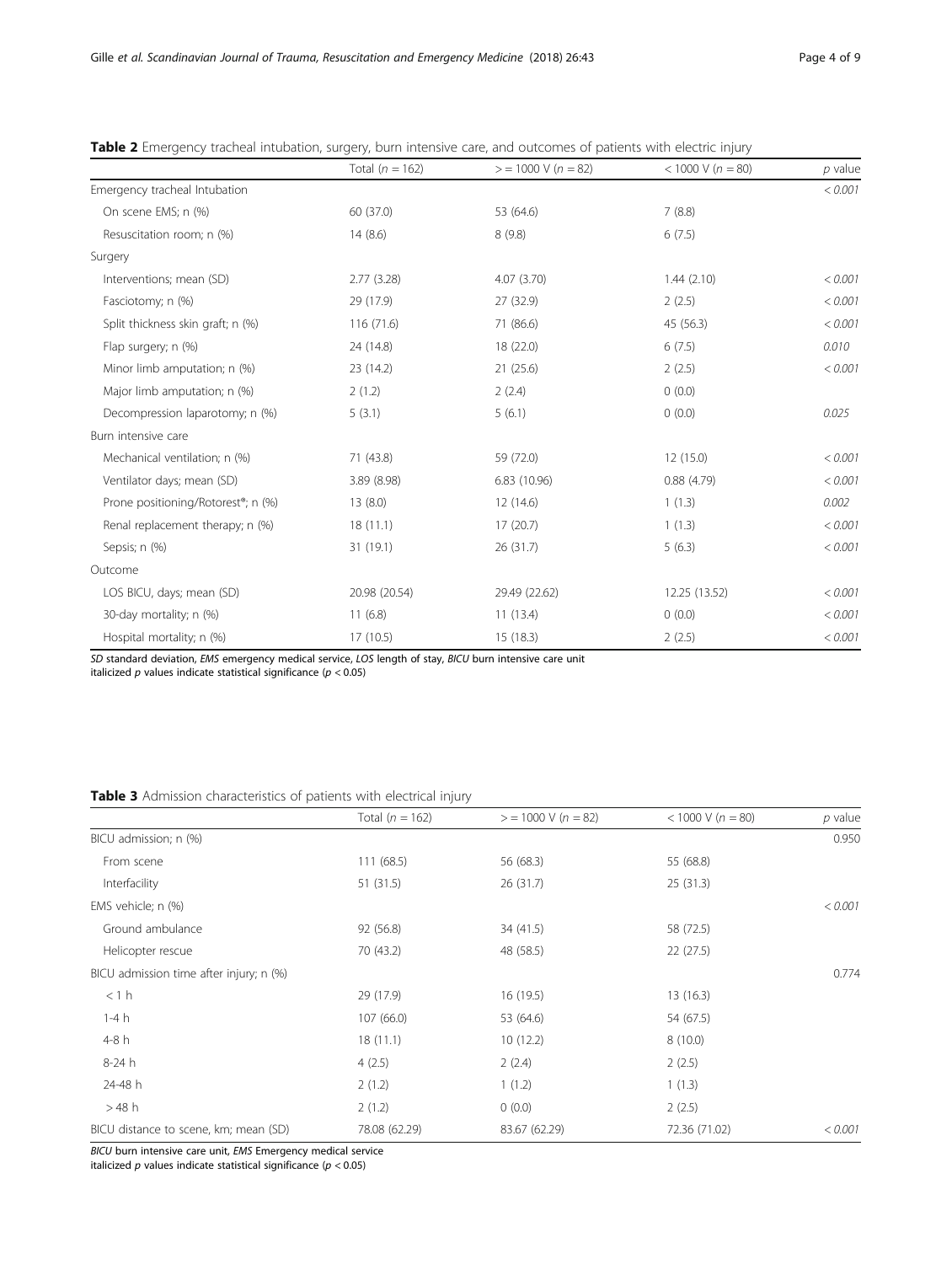(LOS), ventilator days, number of interventions, mortality, amputation, flap surgery, RRT, and sepsis ( $p < 0.001$ ). In HVI, the highest serum levels were measured at PID 1 (myoglobin) and PID 2 and 3 (CK) (Figs. 2 and [3\)](#page-5-0). Troponin values were associated with HVI, mortality, flap surgery, RRT and sepsis but not with limb amputation or cardiac arrhythmia.

HVI patients required significantly longer BICU LOS, more ventilator days and had a higher incidence of sepsis and RRT and significantly increased 30-day and hospital mortality ( $p < 0.001$ ) than LVI (Table [2\)](#page-3-0). Logistic regression analysis identified ventilator days (OR 1.27, 95% CI 1.06–1.51,  $p = 0.009$ ), number of surgical interventions (OR 0.47, 95% CI 0.27–0.834,  $p = 0.010$ ) and limb amputations (OR 14.26, 95% CI 1.26-162.1,  $p =$ 0.032) as independent predictors of mortality of HVI and LVI (Table [4\)](#page-5-0).

## Discussion

In our dual center study, electrical injuries accounted for a relatively low 3.9% proportion of BICU admissions, which is in line with the results of a recent literature review that estimated an incidence of below 5% [[1\]](#page-7-0). The results of our study show that patients suffering from HVI show significantly higher morbidity and mortality rates than low voltage victims. Patients with HVI required more extensive burn surgery and more complex

burn intensive care, which confirms the findings of previous studies [[1](#page-7-0)–[3,](#page-7-0) [7](#page-7-0), [9\]](#page-7-0). Independent predictors of mortality of electrical injury (both HVI and LVI) were respirator days, number of surgical interventions, and incidence of amputation. In contrast to our results, other studies observed even higher mortality rates in LVI patients than in patients with high voltage trauma. This discrepancy may be explained by the fact that these studies included patients with fatal outcomes at the accident site, which may be related to initial cardiac arrhythmia and subsequent arrest. Consequently, LVI should not be under-estimated [[1\]](#page-7-0).

In the literature, most electrical injuries were observed in work-related accidents  $[1, 2, 4, 7]$  $[1, 2, 4, 7]$  $[1, 2, 4, 7]$  $[1, 2, 4, 7]$  $[1, 2, 4, 7]$  $[1, 2, 4, 7]$  $[1, 2, 4, 7]$  $[1, 2, 4, 7]$ . This finding was also observed in our study, where two-thirds of the patients had work-related injuries. Interestingly, non-work-related injuries had a significantly higher proportion of HVI (Table [1](#page-2-0)). This subgroup of patients included mainly younger patients who had accidents at railway areas ("train surfing" and other illegal activities). Studies of acute prehospital emergency approaches to patients with electrical injuries are scarce. We observed that patients suffering from HVI were more frequently admitted via helicopter rescue (Table [3\)](#page-3-0), which was probably due to longer distances to the burn centers and more complex injury patterns (higher rates of tracheal intubation at the scene); however, the incidence of prehospital cardiac arrhythmia in HVI patients was comparable to that of LVI

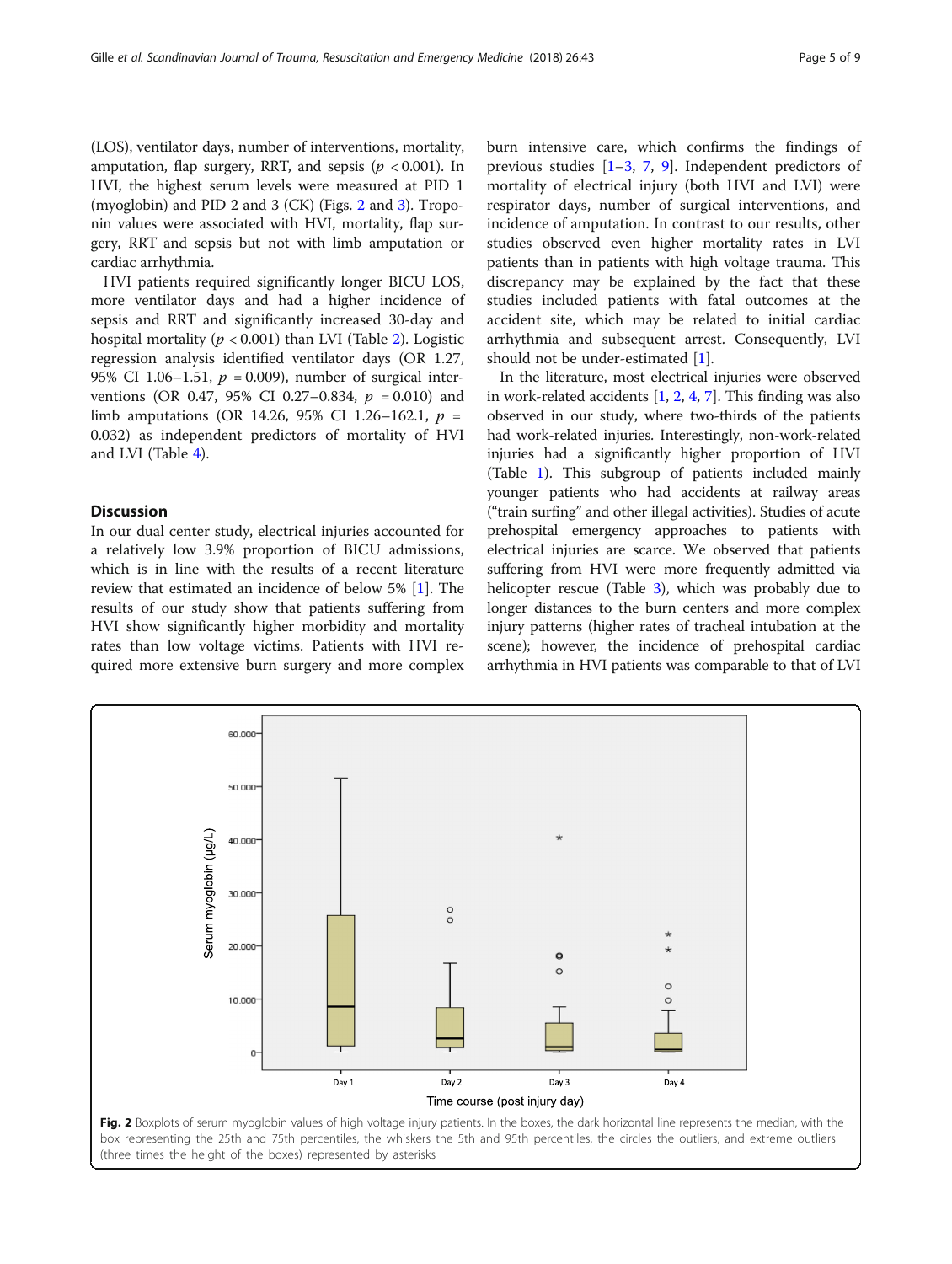<span id="page-5-0"></span>

patients. Cardiac arrhythmia after BICU admission was observed in only 2.5% of our patients, all of which were self-limiting and did not require intervention. This result may support previous studies, which suggested that prolonged cardiac monitoring after electrical injuries, particularly LVI, is not required [[8,](#page-7-0) [10,](#page-7-0) [11\]](#page-7-0). Moreover, other studies found that left ventricular dysfunction and cardiac injury were uncommon and not associated with serum troponin and CK in patients after HVI [[12](#page-7-0), [13](#page-7-0)]. A new marker of cardiac injury after electrical injury might be brain natriuretic peptide (BNP), whereas prospective studies

regarding the diagnostic accuracy and independence of confounding factors are currently not available [\[14\]](#page-7-0).

Particularly in HVI, rhabdomyolysis markers, such as serum myoglobin and CK, were associated with injury severity, RRT rate, amputation rate and mortality, as published previously [\[1](#page-7-0)–[3,](#page-7-0) [15](#page-7-0)–[19](#page-7-0)]. The highest myoglobin level was observed at BICU admission with a linear decrease in contrast to the course of CK, which increased until day 2 and 3 after BICU admission until its decrease. Thus, in contrast to myoglobin, CK on admission may not adequately reflect the severity of injury.

Table 4 Multivariate analysis for mortality/independent predictors

| Parameter                  | <b>OR</b> | Lower 95% CI | Upper 95% Cl | p value |
|----------------------------|-----------|--------------|--------------|---------|
| Cardiac arrhythmia         | 2.25      | 0.24         | 21.20        | 0.479   |
| Voltage (kV)               | 0.33      | 0.02         | 6.92         | 0.477   |
| Intubation on scene        | 3.56      | 0.22         | 57.16        | 0.370   |
| Ventilator days            | 1.27      | 1.06         | 1.51         | 0.009   |
| Age (years)                | 1.05      | 0.95         | 1.15         | 0.330   |
| Admission temperature (°C) | 0.99      | 0.51         | 1.95         | 0.990   |
| ABSI score (points)        | 1.13      | 0.42         | 3.00         | 0.812   |
| TBSA burned (%)            | 1.11      | 0.98         | 1.27         | 0.111   |
| Interventions              | 0.47      | 0.27         | 0.83         | 0.010   |
| Limb amputation            | 14.26     | 1.26         | 162.1        | 0.032   |

ABSI abbreviated burn severity index, TBSA total body surface area, OR odds ratio, CI confidence interval italicized  $p$  values indicate statistical significance ( $p < 0.05$ )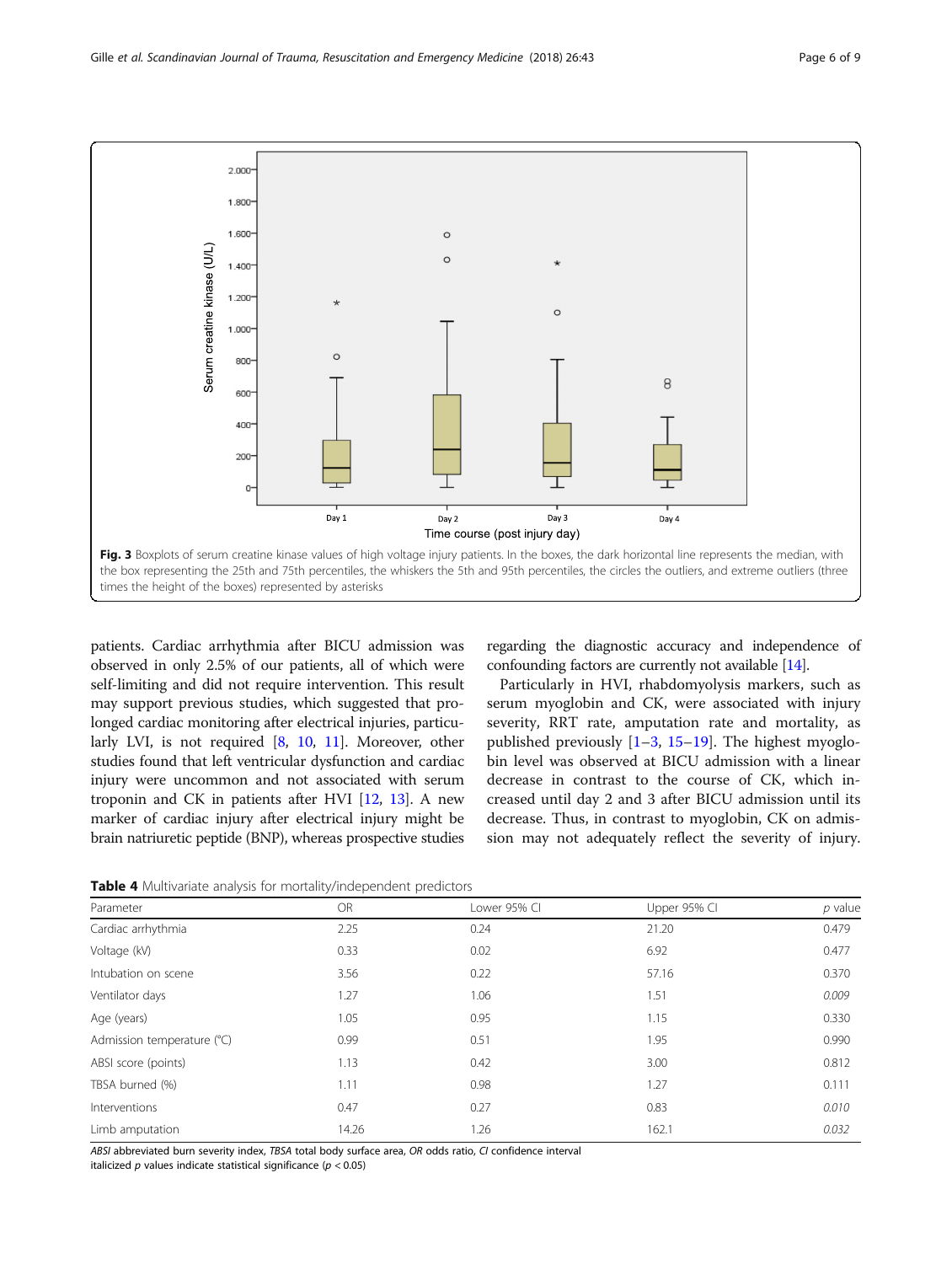One study on 37 HVI patients found that the CK serum concentration peaked on the second and third day following injury, whereas the highest CK measurements were obtained in patients with burn sizes of 21 to 40% TBSA. In contrast, patients with more extensive TBSA showed the highest CK levels on the day of admission, which subsequently decreased over the following days. In all patients with TBSA > 41%, serum levels decreased no later than the third day following injury and reached almost physiologic values within 1 week [\[18](#page-7-0)]. Other studies found a linear decrease of CK levels in all patients after HVI [[19](#page-7-0), [20](#page-7-0)]. To what extent the delay in CK increase is related to burn size or other factors is still debatable. However, the delay might be based on an enzyme-dependent activation characteristic, which is probably associated with latency in response to muscle tissue degeneration due to burns and cellular hydrops. Future studies should address this phenomenon to clarify underlying pathomechanisms. Moreover, it would be interesting to investigate first, whether rhabdomyolysis is influenced by early therapeutic measures (e.g., fasciotomy and/or burn wound excision) and second, whether different strategies of rhabdomyolysis therapy influence outcomes. The common treatment includes aggressive fluid resuscitation and adjuvant application of mannitol and bicarbonate for AKI prevention [[21,](#page-7-0) [22\]](#page-7-0). However, randomized controlled trials regarding the benefit of both fluids and adjuvant pharmacological therapies are not available and clinical studies provided inconsistent results [\[21](#page-7-0)]. The role of continuous RRT remains unclear. In our patients, RRT was not used in an attempt to avoid AKI but only in cases of manifest AKI. A meta-analysis revealed insufficient evidence to discern any benefits of RRT over conventional therapy in the prevention of rhabdomyolysis-induced AKI [\[23\]](#page-7-0). In a small study on burn patients, myoglobin elimination myoglobin by RRT using a standard filter was not greater than that by fluid resuscitation alone [[24\]](#page-7-0). However, some studies suggest the early use of newer membranes, such as AN69 ST150, to eliminate myoglobin [[25,](#page-7-0) [26\]](#page-7-0). Recently, the application of novel cytokine adsorbers for myoglobin removal was proposed [[27\]](#page-7-0). A prospective, randomized, non-blinded, controlled study on this topic is currently underway [\[28](#page-7-0)].

Although our data revealed that rhabdomyolysis was associated with the need for amputation and that amputation independently predicted mortality, other studies found that the need for amputation was not associated with increased mortality [[29,](#page-7-0) [30](#page-8-0)]. Furthermore, one study found that the need for amputation was not associated with increasing burn size [\[9](#page-7-0)]. The reasons for these contradictory findings may be different patterns of injury, different thresholds and timings of amputation, and different infrastructures to perform limb salvage

using microvascular tissue transplantation. The reliability of prognostic parameters after electrical injury should be interpreted with caution and in regard to the individual course and context of the case.

The current study has some strengths. Due to the long study period and the dual center design, we were able to include a relevant number of patients with reduced center-specific aspects. Our analysis allows us to form statements on the epidemiology and treatment of electrical injuries in a mid-European country. Many studies on electrical injuries have been conducted in considerably different health care systems, where the incidence, management and outcomes of electrical injuries may not be comparable [[1\]](#page-7-0). The long study period and retrospective study design also represent a limitation of the current study. We cannot disclose whether therapy strategies were influenced by the implementation of new guidelines (e.g., introduction of low tidal volume ventilation in acute respiratory distress syndrome management, avoidance of fluid creep and secondary abdominal compartment syndrome in large burns, and improved sedation management) and/or changes in the departments' administrative positions during the 18-year study period [[31](#page-8-0)–[34](#page-8-0)]. Furthermore, simultaneous concomitant injuries (e.g., falls from railway pylons) were not analyzed in this study, which could have influenced outcomes. However, although well-powered prospective randomized controlled studies in patients with electrical injuries would be desirable, there are many confounders that may not be addressed appropriately in these settings because of low incidence, incalculably high variability of current exposure, extension of burned TBSA, and predisposing morbidity.

#### Conclusions

Our data consistently confirm the results of previous studies supporting the need for specialized burn intensive care after electrical injury. Particularly in HVI, life-threating complications may occur. A high proportion of these patients need complex surgical interventions (e.g., microvascular tissue transplantation). Serum myoglobin and CK levels reflect the severity of injury and may predict a more complex clinical course. The delayed onset of CK peak levels after HVI needs to be investigated in further studies. Routine cardiac monitoring > 24 h post injury does not seem to be necessary.

#### Abbreviations

ABSI: Abbreviated burn severity index; AKI: Acute kidney injury; ARDS: Acute respiratory distress syndrome; BICU: Burn intensive care unit; BNP: Brain natriuretic peptide; CI: Confidence interval; CK: Creatine kinase; CPR: Cardiopulmonary resuscitation; CT: Computed tomography; CVVHD: Continuous veno-venous hemodialysis; CVVHDF: Continuous venovenous hemodiafiltration; ED: Emergency department; EMS: Emergency medical service; HVI: High voltage injury; LOS: Length of stay; LVI: Low voltage injury; OR: Odds ratio; PEA: Pulseless electric activity; PID: Post injury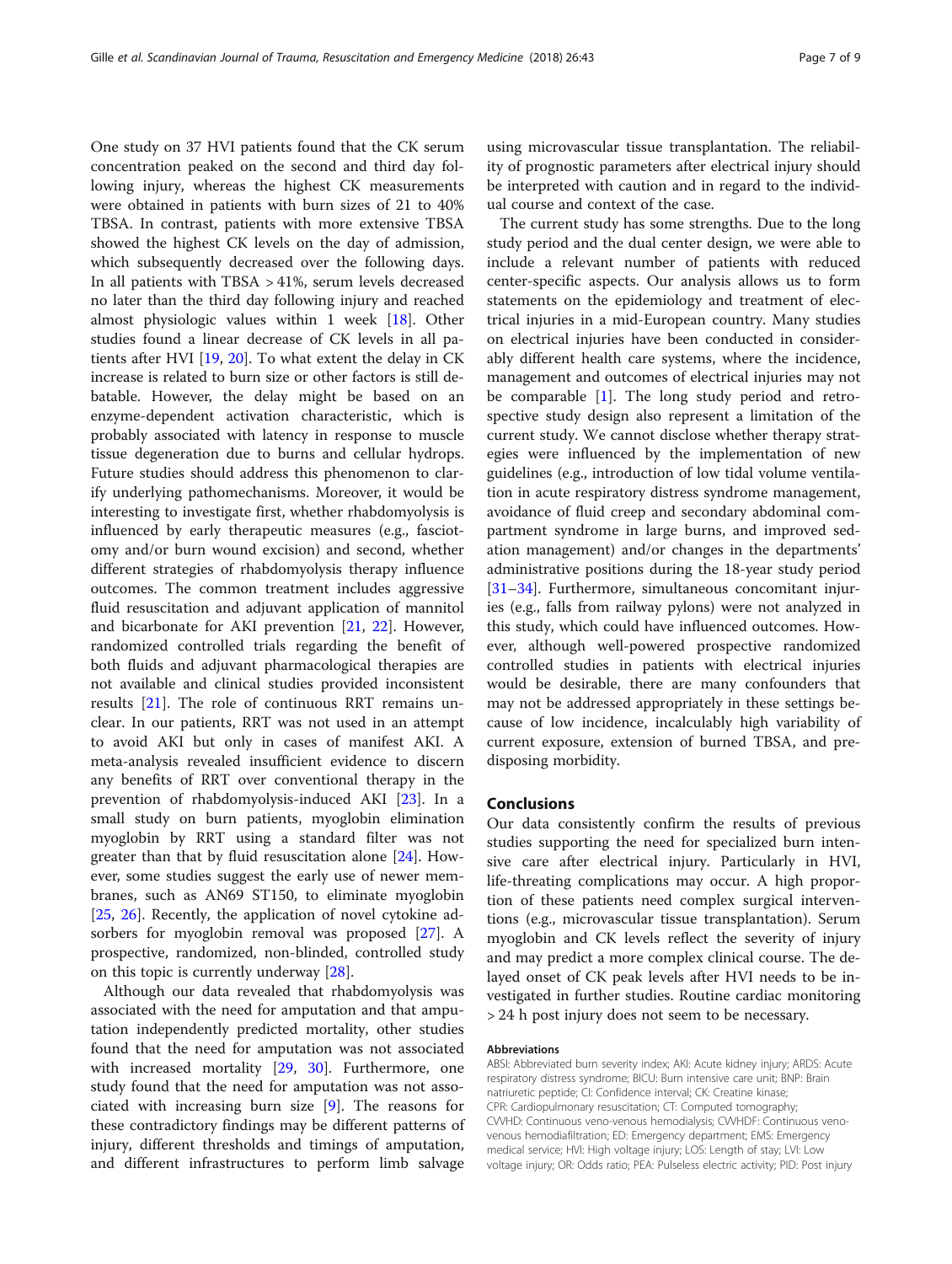<span id="page-7-0"></span>day; RRT: Renal replacement therapy; SD: Standard deviation; TBSA: Total body surface area

#### Acknowledgments

Parts of this study were presented at the 1st Central German Burns Symposium (1. Mitteldeutsches Verbrennungssymposium) on June 11, 2016, in Bad Klosterlausnitz, Germany.

#### Funding

There was no funding for this study. We acknowledge support from the German Research Foundation (DFG) and University of Leipzig within the program of Open Access Publishing.

#### Availability of data and materials

The datasets used and analyzed during the current study are available from the corresponding author upon reasonable request.

#### Authors' contributions

JG and MFS carried out the study design, performed the data analysis, and wrote the manuscript. MFS drafted the manuscript. TS conceived of the study and performed the statistical analysis. AD, DE, PHC, TK, TR, BR, AS, FS, and MS conceived of the study and revised the manuscript. All authors read and approved the final manuscript.

#### Ethics approval and consent to participate

The need for ethical approval was waived by the Ethical Review Board of the Medical Association of Saxony-Anhalt, Halle, Germany, (project ID 75/17) and by the Ethical Review Board of the Medical Association of Saxony, Dresden, Germany (project ID EK-BR-15/12–1). Consent to participate was not applicable due to the retrospective nature of the study.

#### Consent for publication

The need for informed consent was waived by the Ethical Review Boards of both study centers.

#### Competing interests

The authors declare that they have no competing interests.

#### Publisher's Note

Springer Nature remains neutral with regard to jurisdictional claims in published maps and institutional affiliations.

#### Author details

<sup>1</sup>Department of Anesthesiology, Intensive Care Medicine and Pain Therapy, St. Georg Hospital, Delitzscher Str. 141, 04129 Leipzig, Germany. <sup>2</sup>Department of Medical Psychology, Bergmannstrost Hospital, Merseburger Str. 165, 06112 Halle, Germany. <sup>3</sup>Department of Plastic and Hand Surgery, Burn Center, St. Georg Hospital, Delitzscher Str. 141, 04129 Leipzig, Germany. <sup>4</sup>Department of Plastic and Hand Surgery, University Center of Orthopedics and Trauma Surgery, University Hospital Carl Gustav Carus, Fetscherstraße 74, 01307 Dresden, Germany. <sup>5</sup>Department of Anesthesiology, Intensive Care and Emergency Medicine, Bergmannstrost Hospital, Merseburger Str. 165, 06112 Halle, Germany. <sup>6</sup>Department of Plastic and Hand Surgery, Burn Center, Bergmannstrost Hospital, Merseburger Str. 165, 06112 Halle, Germany. <sup>7</sup>Department of Anesthesiology and Intensive Care Medicine, University Hospital Leipzig, Liebigstr. 20, 04103 Leipzig, Germany.

#### Received: 29 January 2018 Accepted: 21 May 2018 Published online: 31 May 2018

#### References

- 1. Shih JG, Shahrokhi S, Jeschke MG. Review of adult electrical burn injury outcomes worldwide: an analysis of low-voltage vs high-voltage electrical injury. J Burn Care Res. 2017;38:e293–8.
- 2. Arnoldo BD, Purdue GF, Kowalske K, Helm PA, Burris A, Hunt JL. Electrical injuries: a 20-year review. J Burn Care Rehabil. 2004;25:479–84.
- 3. Koumbourlis AC. Electrical injuries. Crit Care Med. 2002;30(Suppl 11): S424–30.
- 4. Singerman J, Gomez M, Fish JS. Long-term sequelae of low-voltage electrical injury. J Burn Care Res. 2008;29:773–7.
- 5. Hussmann J, Kucan JO, Russell RC, Bradley T, Zamboni WA. Electrical injuries–morbidity, outcome and treatment rationale. Burns. 1995;21:530–5.
- 6. Chudasama S, Goverman J, Donaldson JH, van Aalst J, Cairns BA, Hultman CS. Does voltage predict return to work and neuropsychiatric sequelae following electrical burn injury? Ann Plast Surg. 2010;64:522–5.
- 7. Kym D, Seo DK, Hur GY, Lee JW. Epidemiology of electrical injury: differences between low- and high-voltage electrical injuries during a 7-year study period in South Korea. Scand J Surg. 2015;104:108–14.
- 8. Waldmann V, Narayanan K, Combes N, Marijon E. Electrical injury. BMJ. 2017; 357:j1418.
- 9. Maghsoudi H, Adyani Y, Ahmadian N. Electrical and lightning injuries. J Burn Care Res. 2007;28:255–61.
- 10. Searle J, Slagman A, Maaß W, Möckel M. Cardiac monitoring in patients with electrical injuries. An analysis of 268 patients at the Charité Hospital. Dtsch Arztebl Int. 2013;110:847–53.
- 11. Hansen SM, Riahi S, Hjortshøj S, Mortensen R, Køber L, Søgaard P, et al. Mortality and risk of cardiac complications among immediate survivors of accidental electric shock: a Danish nationwide cohort study. BMJ Open. 2017;7:e015967. [https://doi.org/10.1136/bmjopen-2017-015967.](https://doi.org/10.1136/bmjopen-2017-015967)
- 12. Kim SH, Cho GY, Kim MK, Park WJ, Kim JH, Lim HE, et al. Alterations in left ventricular function assessed by two-dimensional speckle tracking echocardiography and the clinical utility of cardiac troponin I in survivors of high-voltage electrical injury. Crit Care Med. 2009;37:1282–7.
- 13. Arnoldo B, Klein M, Gibran NS. Practice guidelines for the management of electrical injuries. J Burn Care Res. 2006;27:439–47.
- 14. Orak M, Ustündağ M, Güloğlu C, Gökhan S, Alyan O. Relation between serum pro-brain natriuretic peptide, myoglobin, CK levels and morbidity and mortality in high voltage electrical injuries. Intern Med. 2010;49: 2439–43.
- 15. Safari S, Yousefifard M, Hashemi B, Baratloo A, Forouzanfar MM, Rahmati F, et al. The value of serum creatine kinase in predicting the risk of rhabdomyolysis-induced acute kidney injury: a systematic review and metaanalysis. Clin Exp Nephrol. 2016;20:153–61.
- 16. Handschin AE, Vetter S, Jung FJ, Guggenheim M, Künzi W, Giovanoli P. A case-matched controlled study on high-voltage electrical injuries vs thermal burns. J Burn Care Res. 2009;30:400–7.
- 17. Saracoglu A, Kuzucuoglu T, Yakupoglu S, Kilavuz O, Tuncay E, Ersoy B, et al. Prognostic factors in electrical burns: a review of 101 patients. Burns. 2014; 40:702–7.
- 18. Kopp J, Loos B, Spilker G, Horch RE. Correlation between serum creatinine kinase levels and extent of muscle damage in electrical burns. Burns. 2004; 30:680–3.
- 19. Hsueh YY, Chen CL, Pan SC. Analysis of factors influencing limb amputation in high-voltage electrically injured patients. Burns. 2011;37:673–7.
- 20. Vierhapper MF, Lumenta DB, Beck H, Keck M, Kamolz LP, Frey M. Electrical injury: a long-term analysis with review of regional differences. Ann Plast Surg. 2011;66:43–6.
- 21. Chavez LO, Leon M, Einav S, Varon J. Beyond muscle destruction: a systematic review of rhabdomyolysis for clinical practice. Crit Care. 2016; 20:135.
- 22. Bosch X, Poch E, Grau JM. Rhabdomyolysis and acute kidney injury. N Engl J Med. 2009;361:62–72.
- 23. Zeng X, Zhang L, Wu T, Fu P. Continuous renal replacement therapy (CRRT) for rhabdomyolysis. Cochrane Database Syst Rev. 2014;6: CD008566.
- 24. Stollwerck PL, Namdar T, Stang FH, Lange T, Mailänder P, Siemers F. Rhabdomyolysis and acute renal failure in severely burned patients. Burns. 2011;37:240–8.
- 25. Amyot SL, Leblanc M, Thibeault Y, Geadah D, Cardinal J. Myoglobin clearance and removal during continuous venovenous hemofiltration. Intensive Care Med. 1999;25:1169–72.
- 26. Potier J. Feasibility between AN69 and hemodiafiltration online. Nephrol Ther. 2010;6:21–7.
- 27. Wiegele M, Krenn CG. Cytosorb™ in a patient with legionella-pneumonia associated rhabdomyolysis. ASAIO J. 2015;61:e14–6.
- 28. ClinicalTrials.gov Identifier: NCT02111018 Extracorporeal Therapy for the Removal of Myoglobin Using the CytoSorb in Patients With Rhabdomyolysis. <https://clinicaltrials.gov/ct2/show/NCT02111018> accessed 15 Jan 2018.
- 29. Ghavami Y, Mobayen MR, Vaghardoost R. Electrical burn injury: a five-year survey of 682 patients. Trauma Mon. 2014;19:e18748.